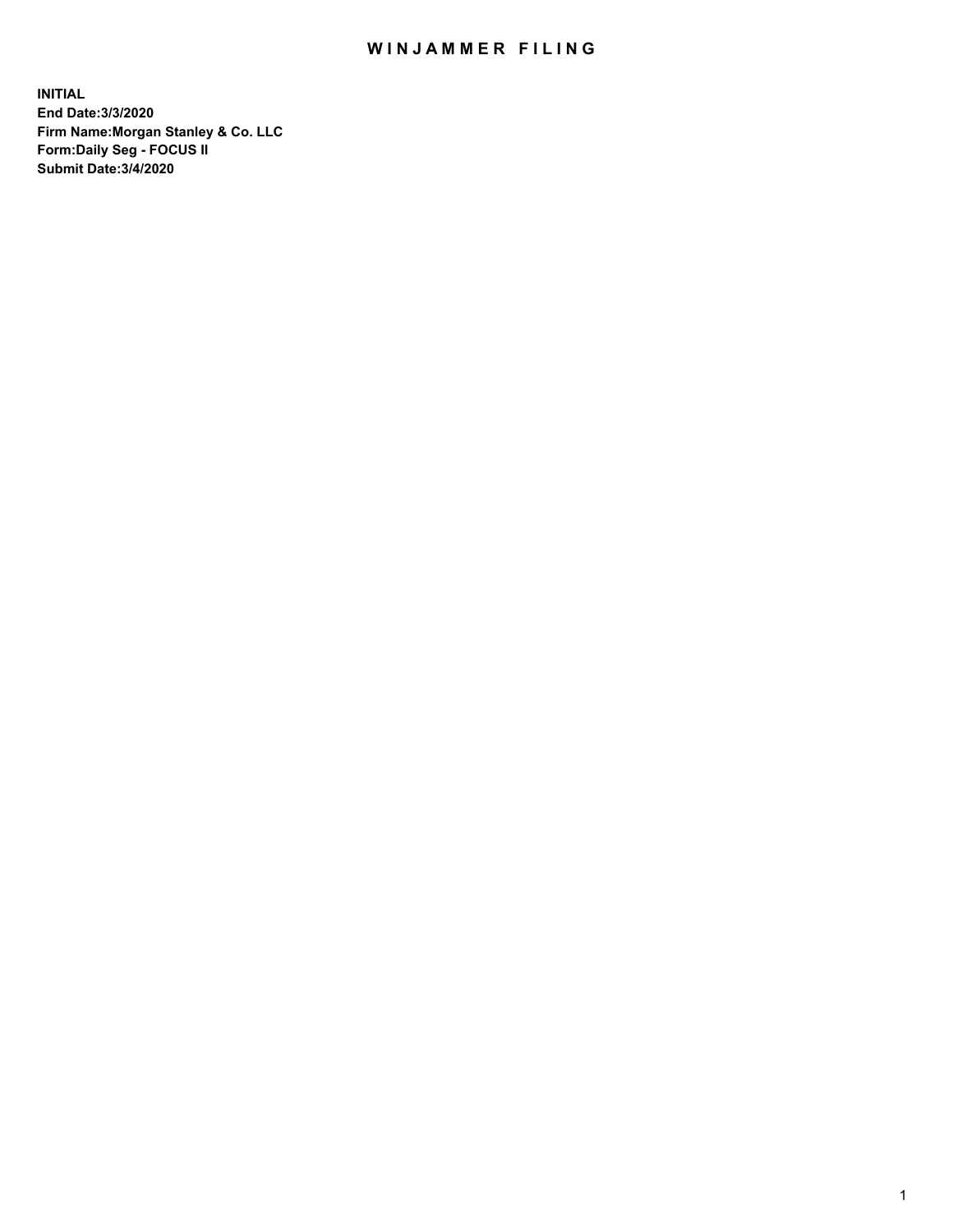**INITIAL End Date:3/3/2020 Firm Name:Morgan Stanley & Co. LLC Form:Daily Seg - FOCUS II Submit Date:3/4/2020 Daily Segregation - Cover Page**

| Name of Company                                                                   | Morgan Stanley & Co. LLC     |
|-----------------------------------------------------------------------------------|------------------------------|
| <b>Contact Name</b>                                                               | <b>Ikram Shah</b>            |
| <b>Contact Phone Number</b>                                                       | 212-276-0963                 |
| <b>Contact Email Address</b>                                                      | Ikram.shah@morganstanley.com |
| FCM's Customer Segregated Funds Residual Interest Target (choose one):            |                              |
| a. Minimum dollar amount: ; or                                                    | 235,000,000                  |
| b. Minimum percentage of customer segregated funds required:%; or                 | <u>0</u>                     |
| c. Dollar amount range between: and; or                                           | <u>00</u>                    |
| d. Percentage range of customer segregated funds required between:% and%.         | 0 Q                          |
| FCM's Customer Secured Amount Funds Residual Interest Target (choose one):        |                              |
| a. Minimum dollar amount: ; or                                                    | 140,000,000                  |
| b. Minimum percentage of customer secured funds required:%; or                    | <u>0</u>                     |
| c. Dollar amount range between: and; or                                           | <u>0 0</u>                   |
| d. Percentage range of customer secured funds required between: % and %.          | 0 Q                          |
| FCM's Cleared Swaps Customer Collateral Residual Interest Target (choose one):    |                              |
| a. Minimum dollar amount: ; or                                                    | 92,000,000                   |
| b. Minimum percentage of cleared swaps customer collateral required:% ; or        | <u>0</u>                     |
| c. Dollar amount range between: and; or                                           | 0 Q                          |
| d. Percentage range of cleared swaps customer collateral required between:% and%. | 0 <sub>0</sub>               |
|                                                                                   |                              |

Attach supporting documents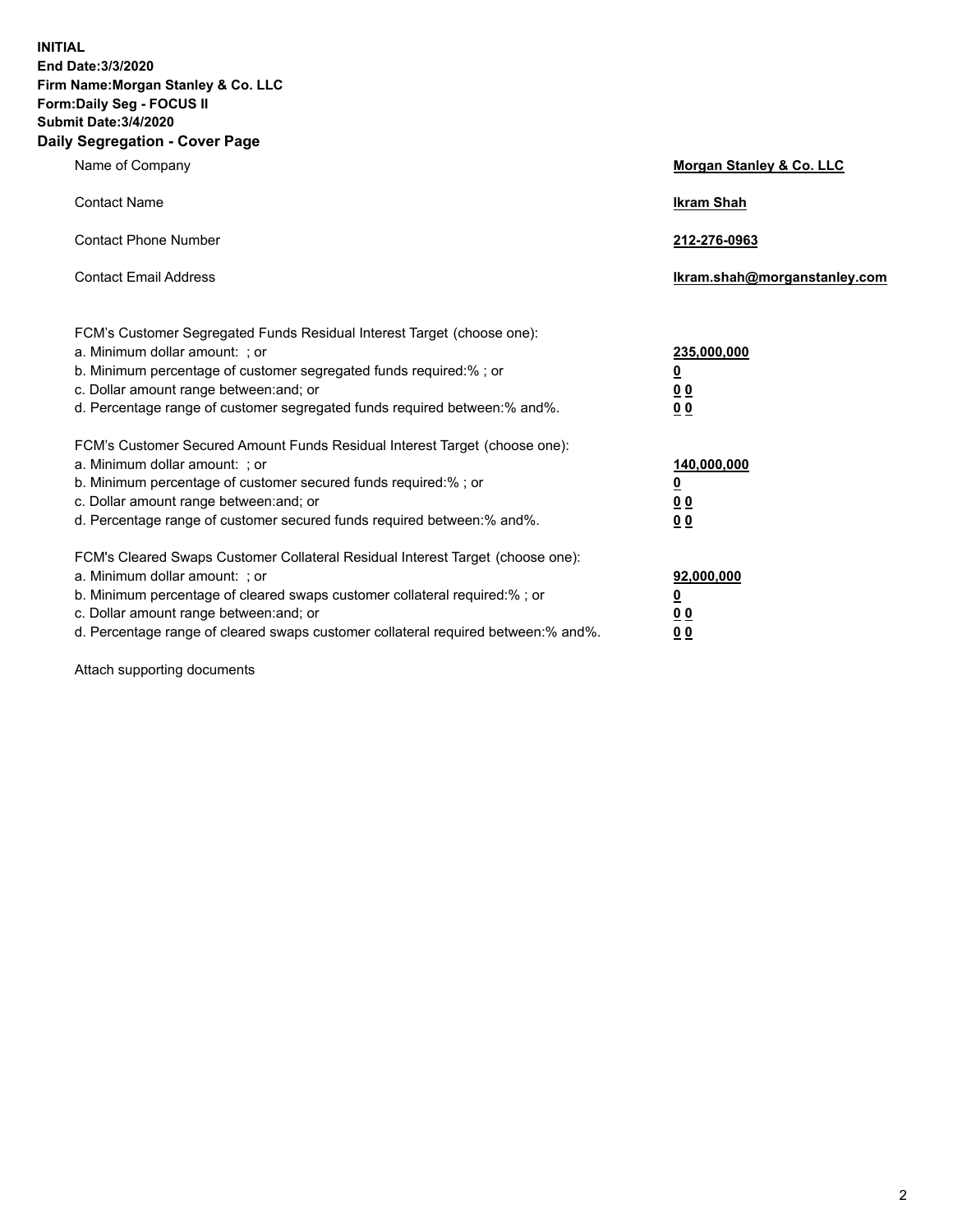|          | <b>INITIAL</b><br>End Date: 3/3/2020<br>Firm Name: Morgan Stanley & Co. LLC<br>Form: Daily Seg - FOCUS II<br><b>Submit Date: 3/4/2020</b><br><b>Daily Segregation - Secured Amounts</b> |                                                      |
|----------|-----------------------------------------------------------------------------------------------------------------------------------------------------------------------------------------|------------------------------------------------------|
|          | Foreign Futures and Foreign Options Secured Amounts                                                                                                                                     |                                                      |
|          | Amount required to be set aside pursuant to law, rule or regulation of a foreign                                                                                                        | $0$ [7305]                                           |
|          | government or a rule of a self-regulatory organization authorized thereunder                                                                                                            |                                                      |
| 1.       | Net ledger balance - Foreign Futures and Foreign Option Trading - All Customers                                                                                                         |                                                      |
|          | A. Cash                                                                                                                                                                                 | 4,569,893,253 [7315]                                 |
|          | B. Securities (at market)                                                                                                                                                               | 2,165,682,478 [7317]                                 |
| 2.<br>3. | Net unrealized profit (loss) in open futures contracts traded on a foreign board of trade<br>Exchange traded options                                                                    | -1,220,842,042 [7325]                                |
|          | a. Market value of open option contracts purchased on a foreign board of trade                                                                                                          | 9,385,197 [7335]                                     |
|          | b. Market value of open contracts granted (sold) on a foreign board of trade                                                                                                            | -11,014,807 [7337]                                   |
| 4.       | Net equity (deficit) (add lines 1. 2. and 3.)                                                                                                                                           | 5,513,104,079 [7345]                                 |
| 5.       | Account liquidating to a deficit and account with a debit balances - gross amount                                                                                                       | 101,609,525 [7351]                                   |
|          | Less: amount offset by customer owned securities                                                                                                                                        | -98,561,329 [7352] 3,048,196                         |
|          |                                                                                                                                                                                         | [7354]                                               |
| 6.       | Amount required to be set aside as the secured amount - Net Liquidating Equity                                                                                                          | 5,516,152,275 [7355]                                 |
|          | Method (add lines 4 and 5)                                                                                                                                                              |                                                      |
| 7.       | Greater of amount required to be set aside pursuant to foreign jurisdiction (above) or line                                                                                             | 5,516,152,275 [7360]                                 |
|          | 6.                                                                                                                                                                                      |                                                      |
| 1.       | FUNDS DEPOSITED IN SEPARATE REGULATION 30.7 ACCOUNTS<br>Cash in banks                                                                                                                   |                                                      |
|          | A. Banks located in the United States                                                                                                                                                   | 536,064,003 [7500]                                   |
|          | B. Other banks qualified under Regulation 30.7                                                                                                                                          | 575,556,377 [7520] 1,111,620,380                     |
|          |                                                                                                                                                                                         | [7530]                                               |
| 2.       | <b>Securities</b>                                                                                                                                                                       |                                                      |
|          | A. In safekeeping with banks located in the United States                                                                                                                               | 440,402,502 [7540]                                   |
|          | B. In safekeeping with other banks qualified under Regulation 30.7                                                                                                                      | 0 [7560] 440,402,502 [7570]                          |
| 3.       | Equities with registered futures commission merchants                                                                                                                                   |                                                      |
|          | A. Cash                                                                                                                                                                                 | 15,395,705 [7580]                                    |
|          | <b>B.</b> Securities                                                                                                                                                                    | $0$ [7590]                                           |
|          | C. Unrealized gain (loss) on open futures contracts                                                                                                                                     | -280,429 [7600]                                      |
|          | D. Value of long option contracts<br>E. Value of short option contracts                                                                                                                 | $0$ [7610]<br>0 [7615] 15,115,276 [7620]             |
| 4.       | Amounts held by clearing organizations of foreign boards of trade                                                                                                                       |                                                      |
|          | A. Cash                                                                                                                                                                                 | $0$ [7640]                                           |
|          | <b>B.</b> Securities                                                                                                                                                                    | $0$ [7650]                                           |
|          | C. Amount due to (from) clearing organization - daily variation                                                                                                                         | $0$ [7660]                                           |
|          | D. Value of long option contracts                                                                                                                                                       | $0$ [7670]                                           |
|          | E. Value of short option contracts                                                                                                                                                      | 0 [7675] 0 [7680]                                    |
| 5.       | Amounts held by members of foreign boards of trade                                                                                                                                      |                                                      |
|          | A. Cash                                                                                                                                                                                 | 3,685,851,266 [7700]                                 |
|          | <b>B.</b> Securities                                                                                                                                                                    | 1,725,279,976 [7710]                                 |
|          | C. Unrealized gain (loss) on open futures contracts                                                                                                                                     | -1,220,561,613 [7720]                                |
|          | D. Value of long option contracts<br>E. Value of short option contracts                                                                                                                 | 9,385,197 [7730]<br>-11,014,807 [7735] 4,188,940,019 |
|          |                                                                                                                                                                                         | $[7740]$                                             |
| 6.       | Amounts with other depositories designated by a foreign board of trade                                                                                                                  | $0$ [7760]                                           |
| 7.       | Segregated funds on hand                                                                                                                                                                | $0$ [7765]                                           |
| 8.       | Total funds in separate section 30.7 accounts                                                                                                                                           | 5,756,078,177 [7770]                                 |
| 9.       | Excess (deficiency) Set Aside for Secured Amount (subtract line 7 Secured Statement                                                                                                     | 239,925,902 [7380]                                   |
|          | Page 1 from Line 8)                                                                                                                                                                     |                                                      |
| 10.      | Management Target Amount for Excess funds in separate section 30.7 accounts                                                                                                             | 140,000,000 [7780]                                   |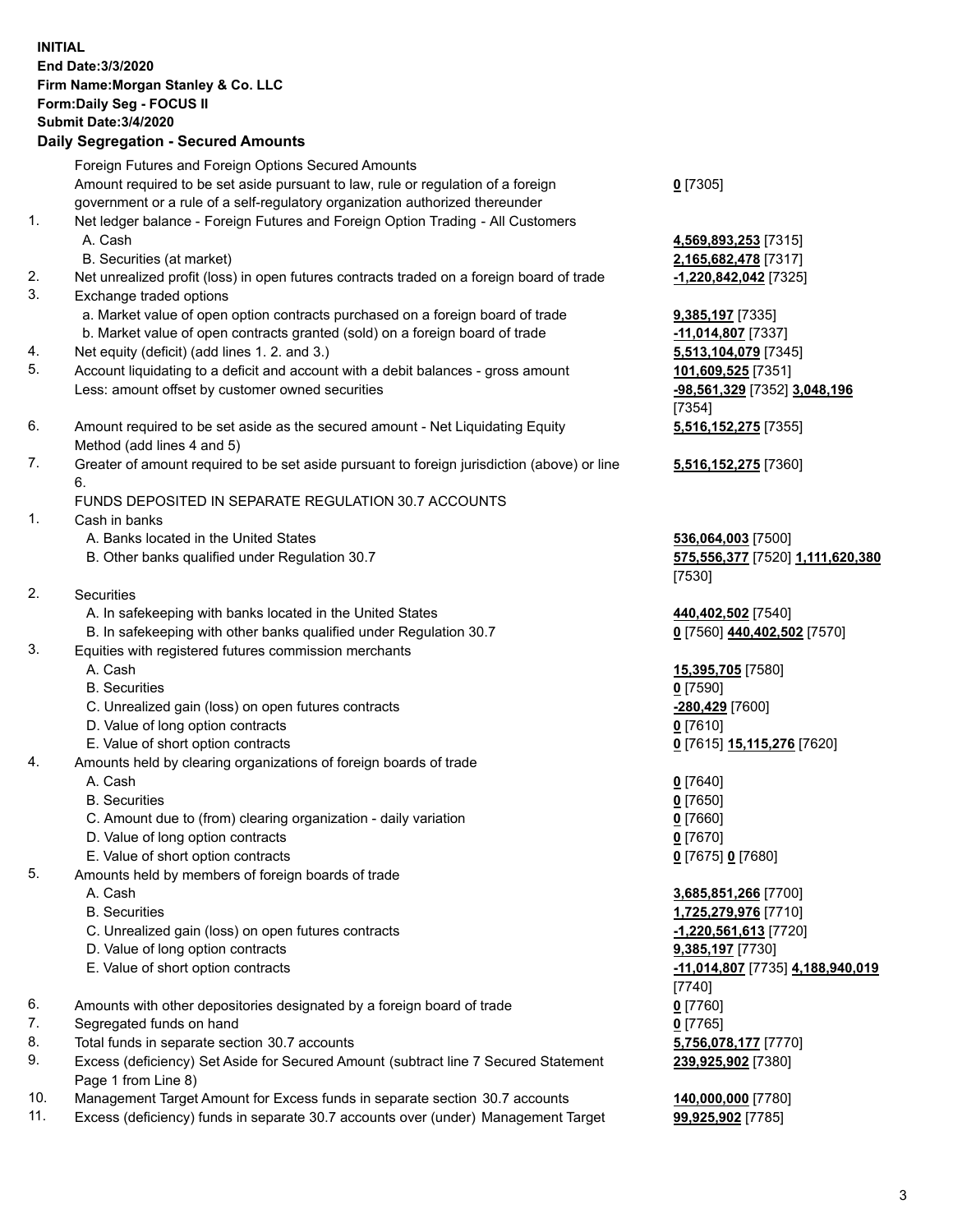|     | <b>INITIAL</b><br>End Date: 3/3/2020<br>Firm Name: Morgan Stanley & Co. LLC<br>Form: Daily Seg - FOCUS II<br><b>Submit Date: 3/4/2020</b><br>Daily Segregation - Segregation Statement |                                       |
|-----|----------------------------------------------------------------------------------------------------------------------------------------------------------------------------------------|---------------------------------------|
|     | SEGREGATION REQUIREMENTS(Section 4d(2) of the CEAct)                                                                                                                                   |                                       |
| 1.  | Net ledger balance                                                                                                                                                                     |                                       |
|     | A. Cash                                                                                                                                                                                | 11,440,078,235 [7010]                 |
|     | B. Securities (at market)                                                                                                                                                              | 6,257,069,539 [7020]                  |
| 2.  | Net unrealized profit (loss) in open futures contracts traded on a contract market                                                                                                     | 647,769,399 [7030]                    |
| 3.  | Exchange traded options                                                                                                                                                                |                                       |
|     | A. Add market value of open option contracts purchased on a contract market                                                                                                            | 681,320,726 [7032]                    |
|     | B. Deduct market value of open option contracts granted (sold) on a contract market                                                                                                    | -621,635,659 [7033]                   |
| 4.  | Net equity (deficit) (add lines 1, 2 and 3)                                                                                                                                            | 18,404,602,240 [7040]                 |
| 5.  | Accounts liquidating to a deficit and accounts with                                                                                                                                    |                                       |
|     | debit balances - gross amount                                                                                                                                                          | 618,420,269 [7045]                    |
|     | Less: amount offset by customer securities                                                                                                                                             | <u>-605,594,833</u> [7047] 12,825,436 |
|     |                                                                                                                                                                                        | [7050]                                |
| 6.  | Amount required to be segregated (add lines 4 and 5)                                                                                                                                   | 18,417,427,676 [7060]                 |
|     | FUNDS IN SEGREGATED ACCOUNTS                                                                                                                                                           |                                       |
| 7.  | Deposited in segregated funds bank accounts                                                                                                                                            |                                       |
|     | A. Cash                                                                                                                                                                                | 4,439,261,214 [7070]                  |
|     | B. Securities representing investments of customers' funds (at market)                                                                                                                 | $0$ [7080]                            |
|     | C. Securities held for particular customers or option customers in lieu of cash (at                                                                                                    | 855,828,194 [7090]                    |
|     | market)                                                                                                                                                                                |                                       |
| 8.  | Margins on deposit with derivatives clearing organizations of contract markets                                                                                                         |                                       |
|     | A. Cash                                                                                                                                                                                | 8,114,791,470 [7100]                  |
|     | B. Securities representing investments of customers' funds (at market)<br>C. Securities held for particular customers or option customers in lieu of cash (at                          | $0$ [7110]                            |
|     | market)                                                                                                                                                                                | 5,401,241,345 [7120]                  |
| 9.  | Net settlement from (to) derivatives clearing organizations of contract markets                                                                                                        | <u>-21,621,537</u> [7130]             |
| 10. | Exchange traded options                                                                                                                                                                |                                       |
|     | A. Value of open long option contracts                                                                                                                                                 | 681,320,726 [7132]                    |
|     | B. Value of open short option contracts                                                                                                                                                | -621,635,659 [7133]                   |
| 11. | Net equities with other FCMs                                                                                                                                                           |                                       |
|     | A. Net liquidating equity                                                                                                                                                              | 8,084,388 [7140]                      |
|     | B. Securities representing investments of customers' funds (at market)                                                                                                                 | $0$ [7160]                            |
|     | C. Securities held for particular customers or option customers in lieu of cash (at                                                                                                    | $0$ [7170]                            |
|     | market)                                                                                                                                                                                |                                       |
| 12. | Segregated funds on hand                                                                                                                                                               | $0$ [7150]                            |
| 13. | Total amount in segregation (add lines 7 through 12)                                                                                                                                   | 18,857,270,141 [7180]                 |
| 14. | Excess (deficiency) funds in segregation (subtract line 6 from line 13)                                                                                                                | 439,842,465 [7190]                    |
| 15. | Management Target Amount for Excess funds in segregation                                                                                                                               | 235,000,000 [7194]                    |

16. Excess (deficiency) funds in segregation over (under) Management Target Amount Excess

**204,842,465** [7198]